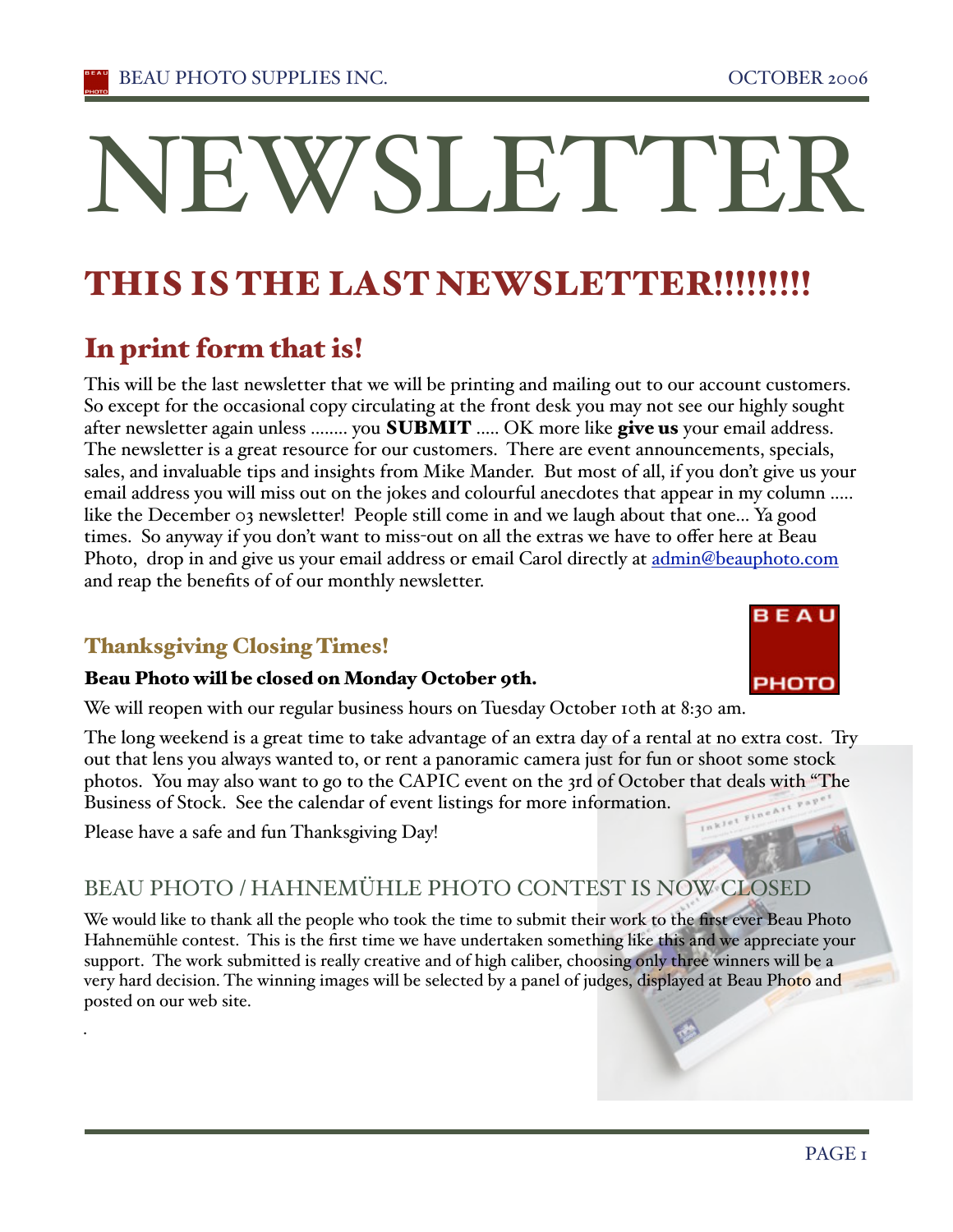### Sale on Expo Discs !!

#### A great product got even greater!

Getting a quick and easy custom white balance for your digital photography can be a daunting task for a lot of photographers, however with the **ExpoDisc** it's a breeze! The ExpoDisc provides perfect white balance while replacing grey cards and inaccurate white cards. The ExpoDisc is great for wedding and event photographers who need a quick and accurate custom white balance. For more information see their web site at www.expodisc.com

For the month of October they will be on sale so come in and save some money! 77mm ExpoDisc reg. \$139.95 Sale \$129.95

#### Ken Product Sales and Purchasing





Film and Paper News Lomo Fisheye 2 Mania!!

The Fisheye No 2 camera has arrived and it is better than ever! The camera includes a bulb setting for long exposures, a switch for multiple exposures on the same frame, the ability to fire both a hotshoe flash and the built-in flash, a true fisheye viewfinder, and a "full metal jacket" body treatment.

The price for this wonderful camera is just \$71.50.

Crystal Film Department

#### Pro Sales News

#### The newest employee: Ron Joyce

"I first visited Beau Photo in 1988 and purchased a Norman flash system from Angie. The system broke down and Beau Photo sent me a loaner. The loaner kept me up and running. This showed me why I should be buying from Beau Photo rather than anywhere else. Since then I have been a photographer and a constant Beau customer. Having had experience in just about every shooting situation, studio or location, I look forward to meeting all the Beau customers and helping with all your photographic needs."

We now have D80's in stock and going fast. Body only is selling for \$1149, the body and lens kit with 18 to 70mm is selling for \$1549.00, and the 18 to 135mm kit is selling for  $$1499.00$ . The only availability problem we have had is with the 18 to 135mm lens. You can still purchase the body only and get the kit price when the lenses come in. There has also been a price drop on the D200's , they are now \$1949.00.



Ron Pro Sales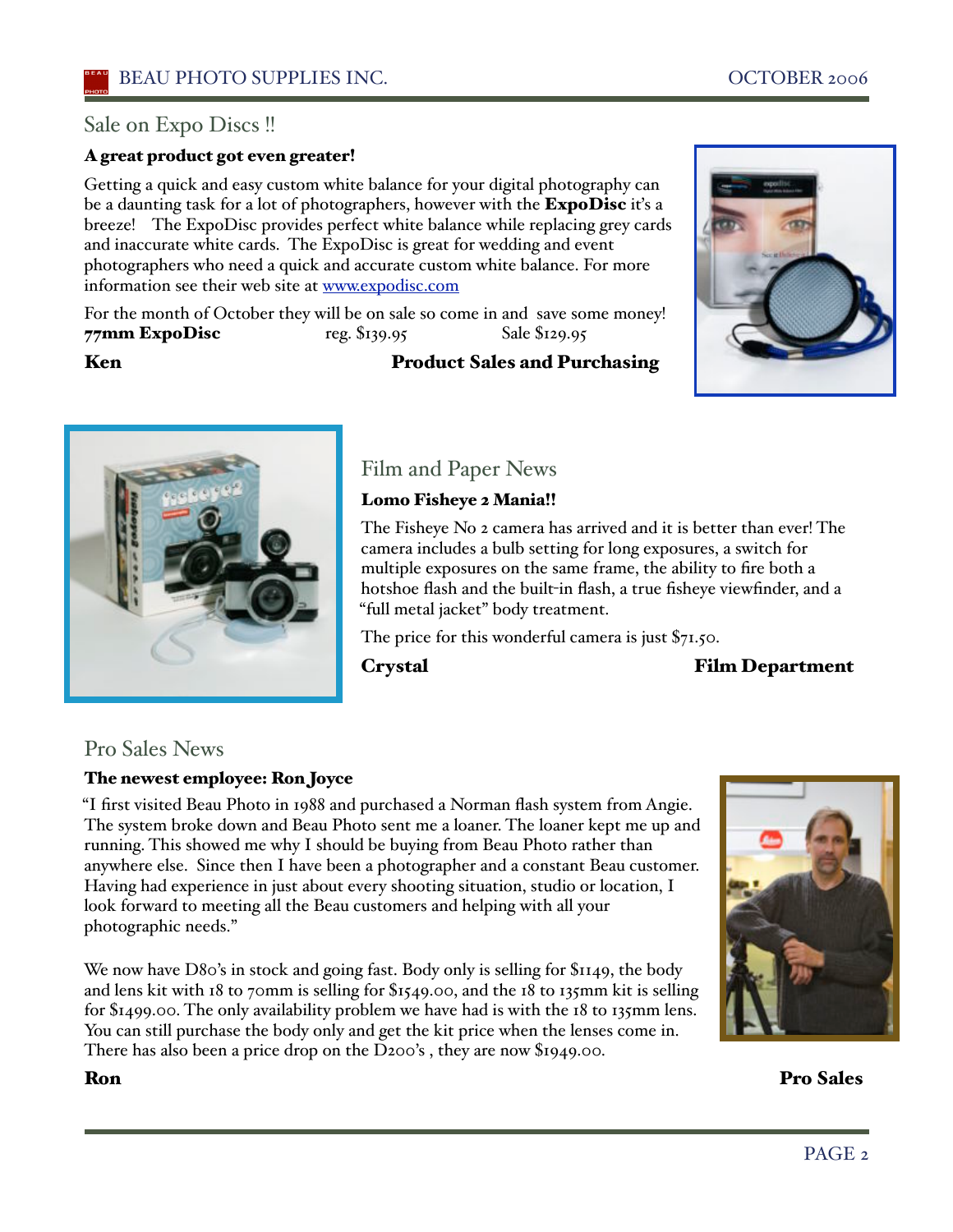#### RENTAL NEWS!

Just into rentals... the new **Nikon** D80 digital camera! It's the newest camera from Nikon and at 10.2 megapixels (among other improvements), iťs bigger, better, faster, brighter! than the D70s and is definitely worth a try if you've been thinking of switching to digital or upgrading your well used and loved older digital camera. For a full review on the new D80, see Mike's write-up in the September issue of the Beau newsletter. We have one body in rentals right now, and I think we'll be getting another as soon as we get our next shipment. (Carol doesn't know that yet, but I figure once she finds out, it will already be out of the box!)

Give us a call if you'd like to book the D80, I think it will be popular!.

### Kathy Rentals

#### DIGITAL NEWS

#### More Preliminary Photokina News

New! Hasselblad H3D and new HC 28mm ultra-wide lens

Details are still sketchy, but basically the H3D is available in both 22 and 39 million pixel variants. The body seems to be a slightly upgraded H2 with a new "digital-specific" viewfinder that no longer relies on a cropped focusing screen but has a slightly greater degree of magnification to show the digital crop as a full-frame image in the viewfinder. To go along with this new body, Hasselblad also announced an ultra-wide lens, the new 28mm. This lens is a first for medium format digital… a reduced image circle lens that cannot be used with film! Despite the fact that the "crop factor" on the 645 digital backs is only around 1.1x, apparently Hasselblad felt it advantageous to create such a lens. It will be interesting to see how this sweet-sounding glass will perform since it is the widest angle rectilinear lens available for medium format with a 95 degree diagonal field of view! Pricing TBA…

#### Apple Aperture v1.5 (free update!)

Apple has announced a significant upgrade to Aperture at Photokina. This new version might finally have what it takes to become a truly useful tool in a pro photographer's arsenal. Along with many other tweaks and improvements, the most significant one is the ability to effectively span your photo library across multiple drives and even on offline storage such as CD-R or DVD-R discs. In addition, you can now link to folders of images and tell Aperture not to import them into its proprietary library format – this was one of the biggest beefs many photographers had with previous versions. Even when photos are stored on offline storage media, you still have the ability to search and edit metadata and view low-resolution versions of images that are cached locally on your hard drive. This means that Aperture can now effectively be used as an image database program, similar to Canto Cumulus, iView MediaPro or Extensis Portfolio. My personal take is that this improvement is huge and even if Aperture's raw conversions may, at times, still not be quite as clean as other programs (and this remains to be seen – that aspect of Aperture may also be much improved), the offline storage functionality suddenly makes it so much more desirable and useful. Look for a more detailed review once I get my hands on the update and put it through its paces. Aperture v1.5 will sell for \$349 and, as mentioned, it will be a free update for existing Aperture customers.